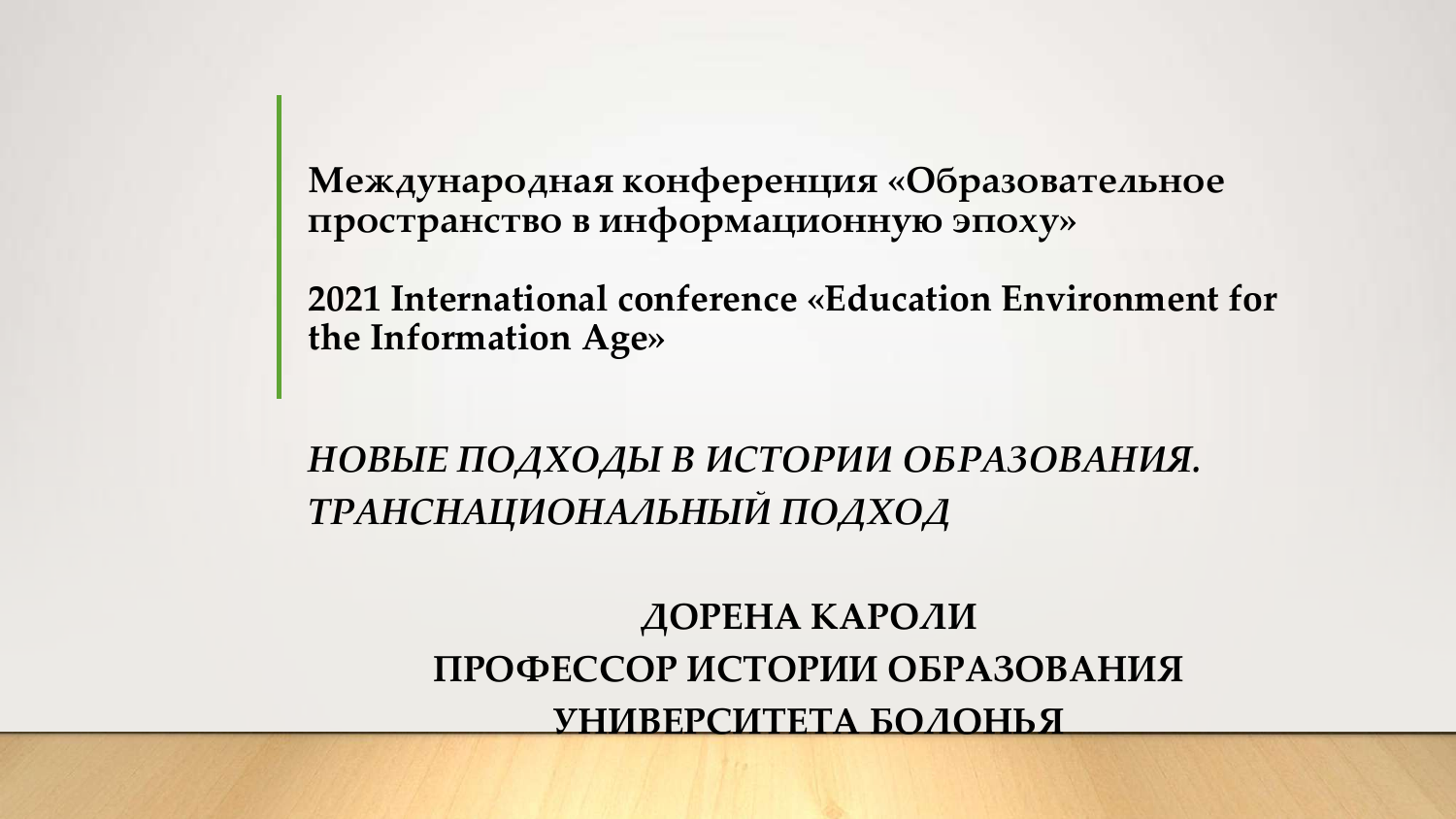## Gary Mac Cullogh, 2011 *The struggle for the history of education*

The Struggle for the History of Education

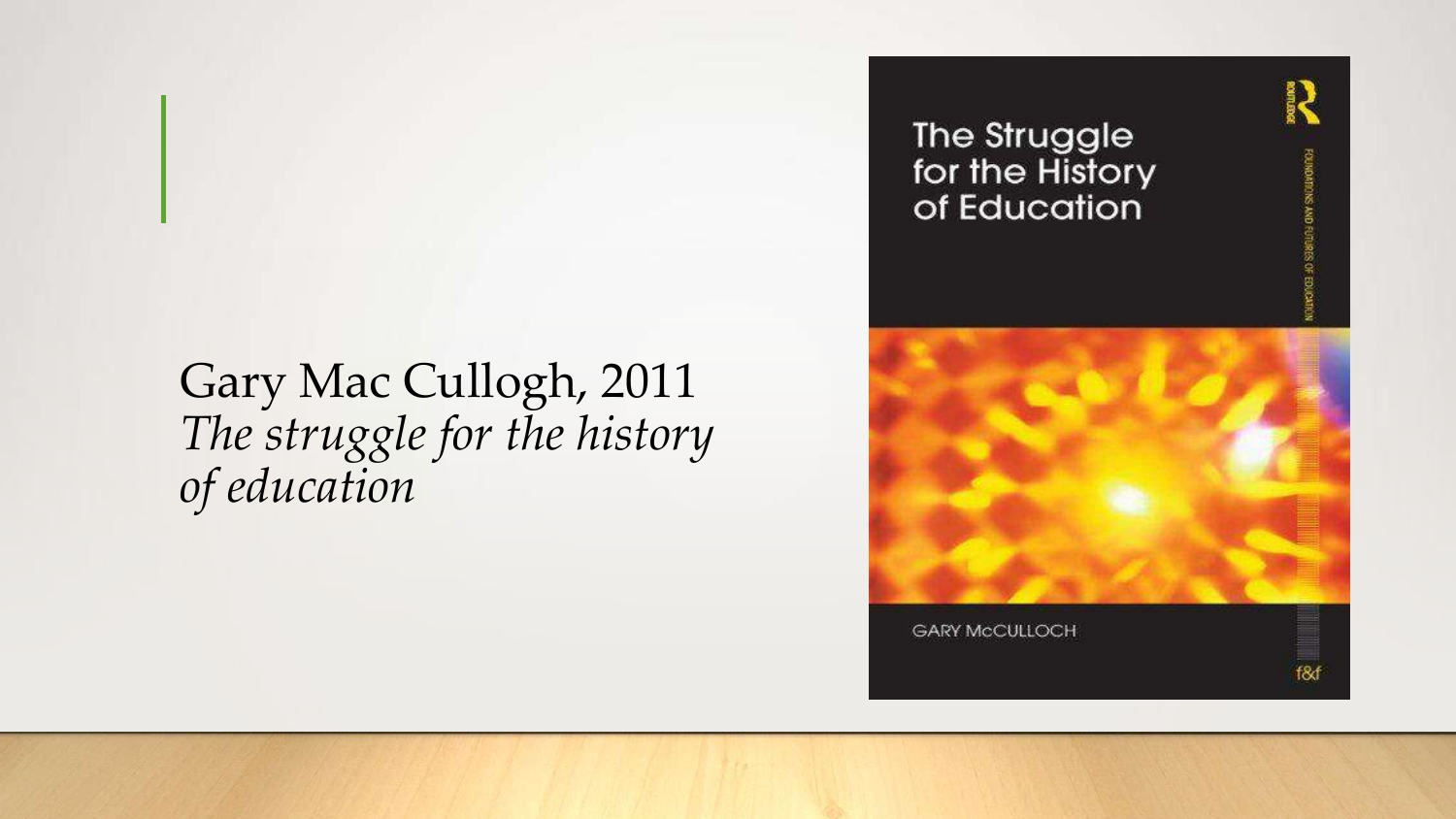## Kate Wills - Tom Verschaffel

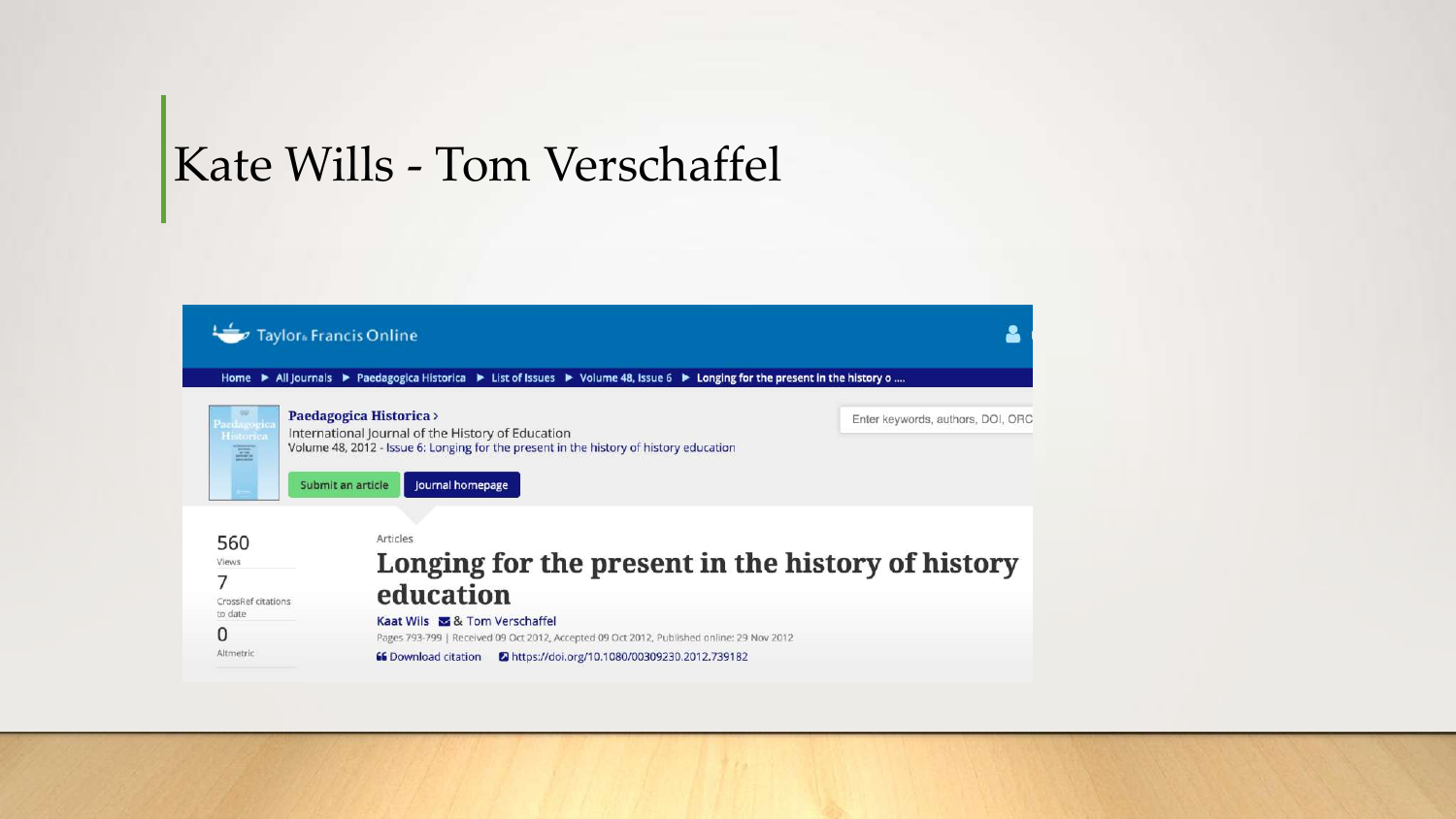## Patricia Clavin, Defining Transnationalism, 2005

Defining Transnationalism

### PATRICIA CLAVIN

#### Abstract

This article offers an introduction to the essays in the theme issue, an overview of the reasons behind the recent resurgence of interest in transnationalist phenomena and a consideration of what the term means. Its places the topic in the different fields of international, world, regional, local and national history. The essay argues that transnationalism is best understood not as fostering bounded networks, but as creating honeycombs, a structure that sustains and gives shapes to the identities of nation-states, international and local institutions, and particular social and geographic spaces. A honeycomb binds, but it also contains hollowed-out spaces where organisations, individuals and ideas can wither away to be replaced by new groups, people and innovations.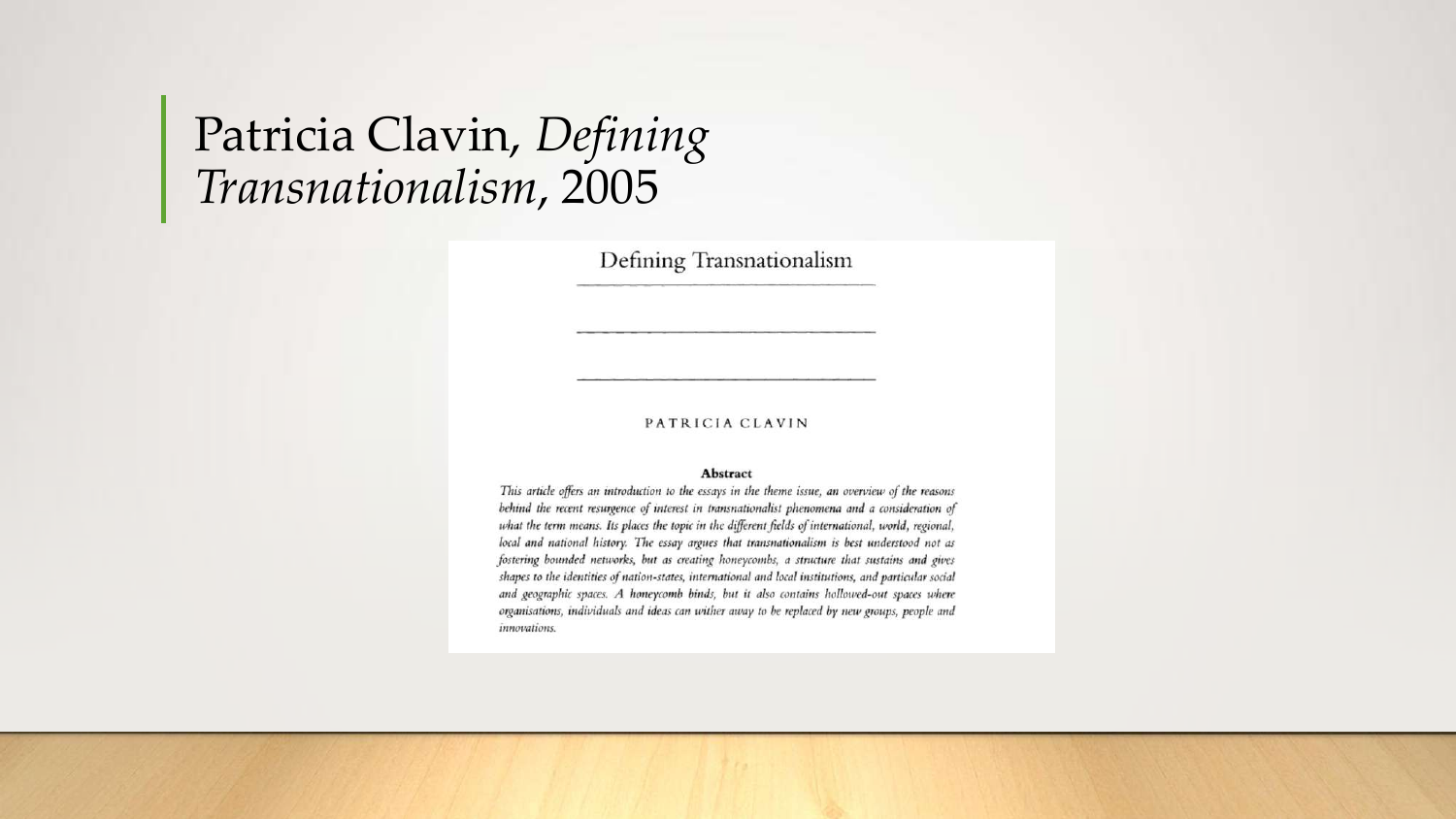## Akira Iriye, *Cultural Internatioanlism and World order*, 1997

Cultural Internationalism and World Order

AKIRA IRIYE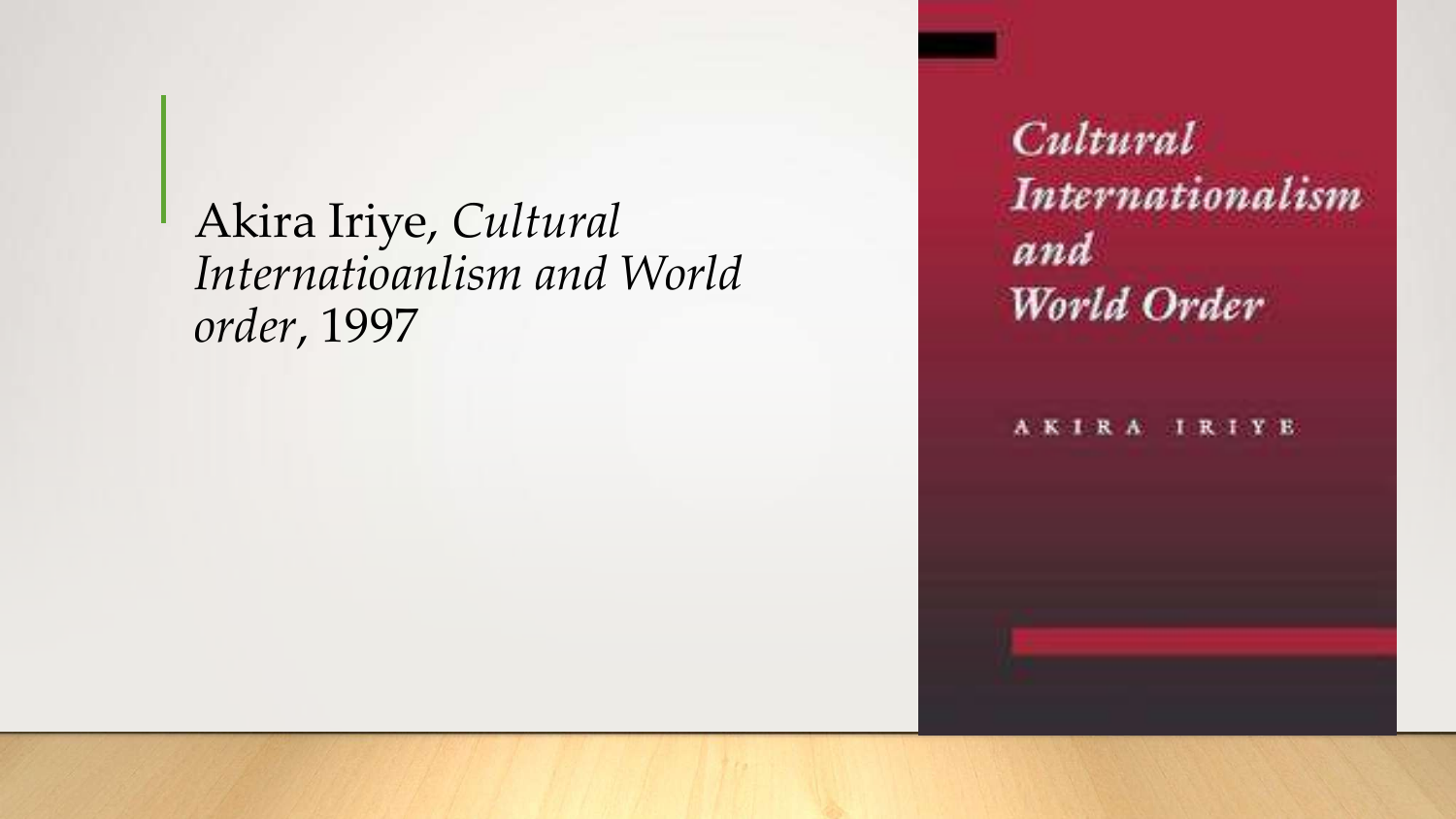# Akira Iriye, *Global and transnational history*, 2012

- *\*A Transnational Turn in the Study of History* (Можно слушать презентацию например на ютубе
- [CFIL Akira IRIYE -](https://www.youtube.com/watch?v=qI27UqVXHbM) [A Transnational Turn in the](https://www.youtube.com/watch?v=qI27UqVXHbM)  **[Study of History](https://www.youtube.com/watch?v=qI27UqVXHbM)**
- youcafoscari, 8 mag 2012
- https://www.youtube.com/watch?v=qI27UqVXHbM

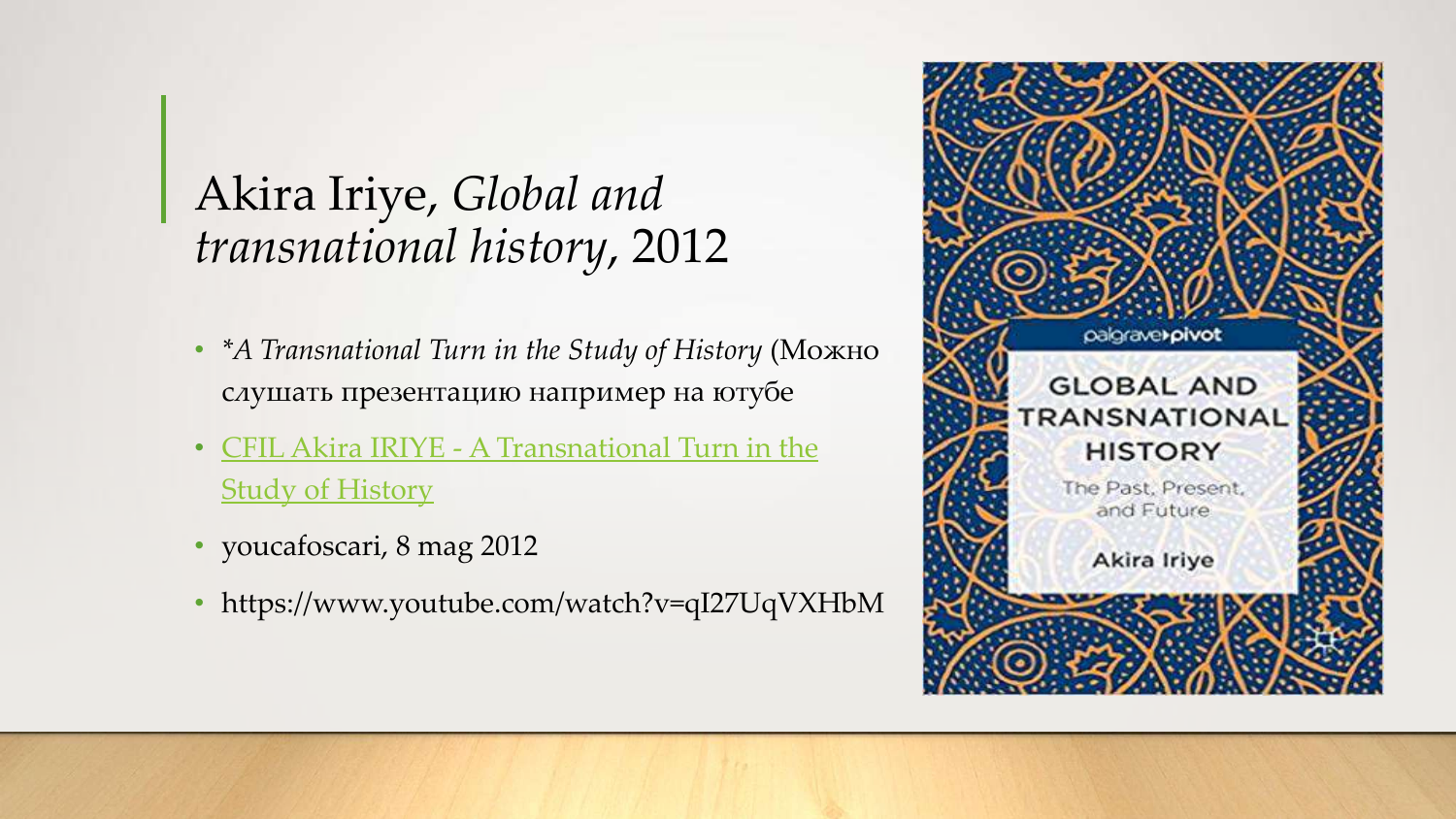Thomas S. Popkewitz, *Rethinking the History of education. Transnational perspectives. Questions, Methods and Knowledge*, 2011

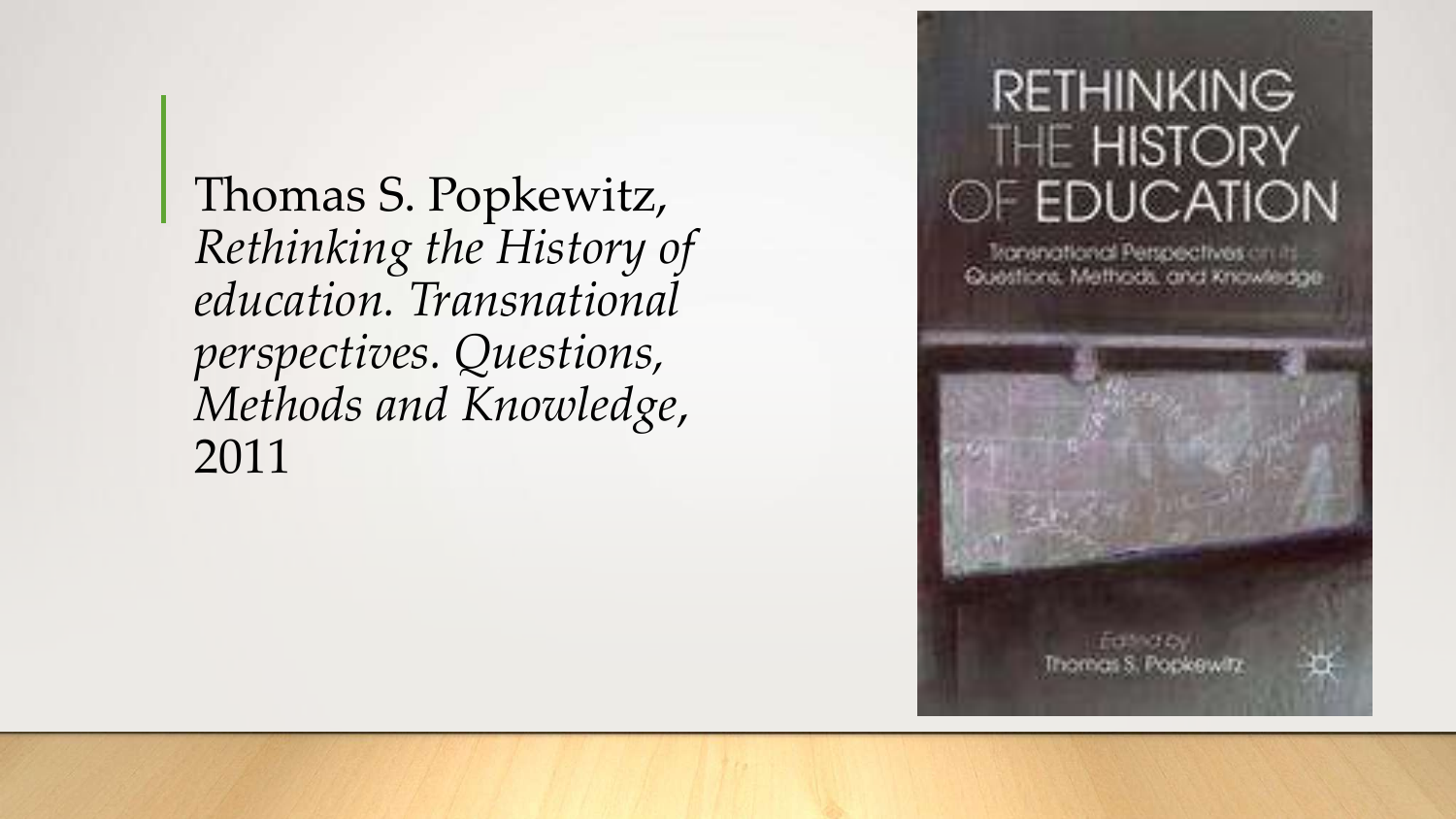## Yves Dénècheres – David Niget, *Droits des enfants au XXè siècle. Pour une histoire transnational*, 2015

### $T = 0$  1



# Droits des enfants au xx<sup>e</sup> siècle Pour une histoire transnationale



PRESSES UNIVERSITAIRES DE RENNES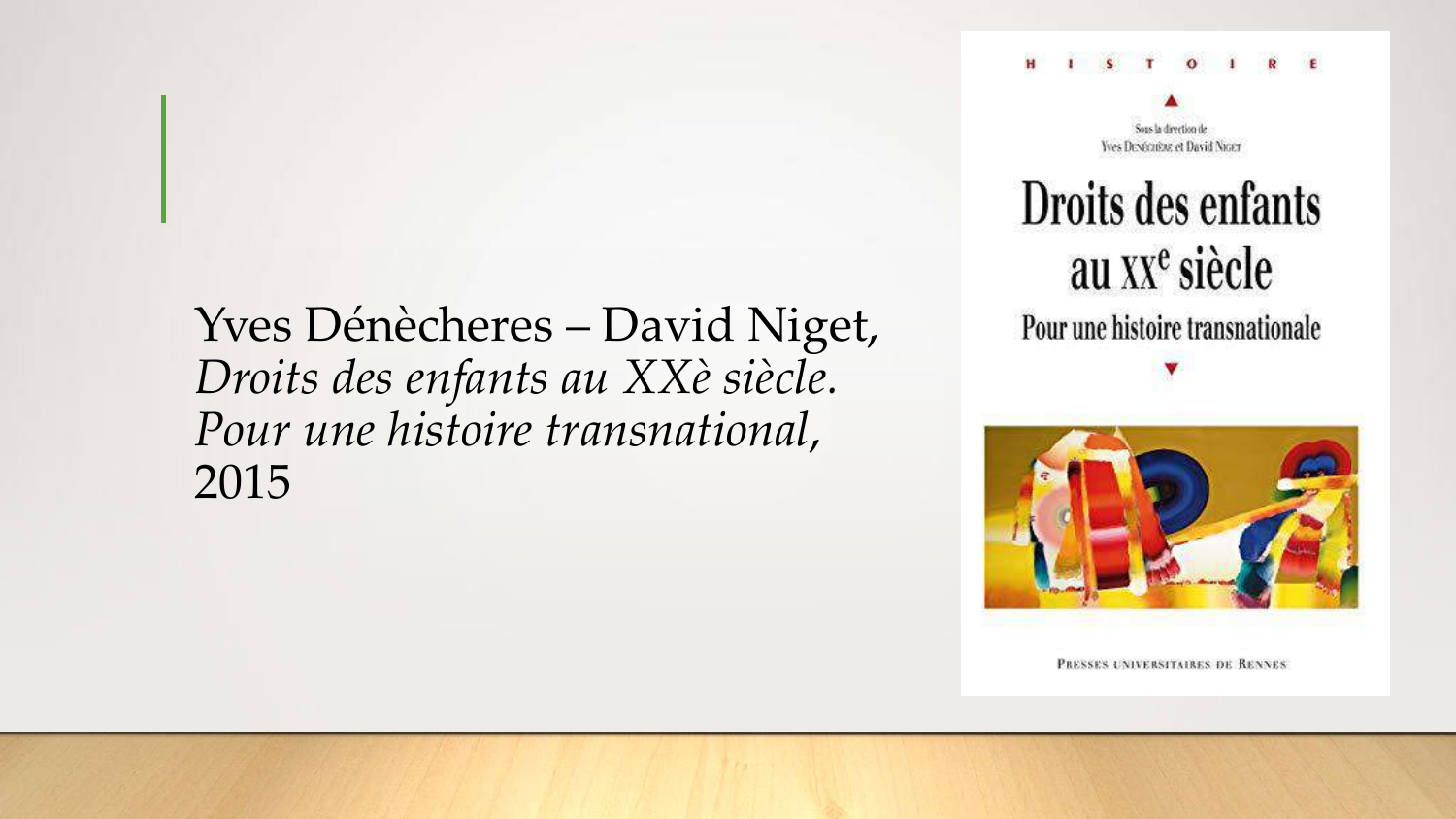Eckardt Fuchs, Vera Roldan, *The transnational history of education. Concepts and perspectives*, 2019

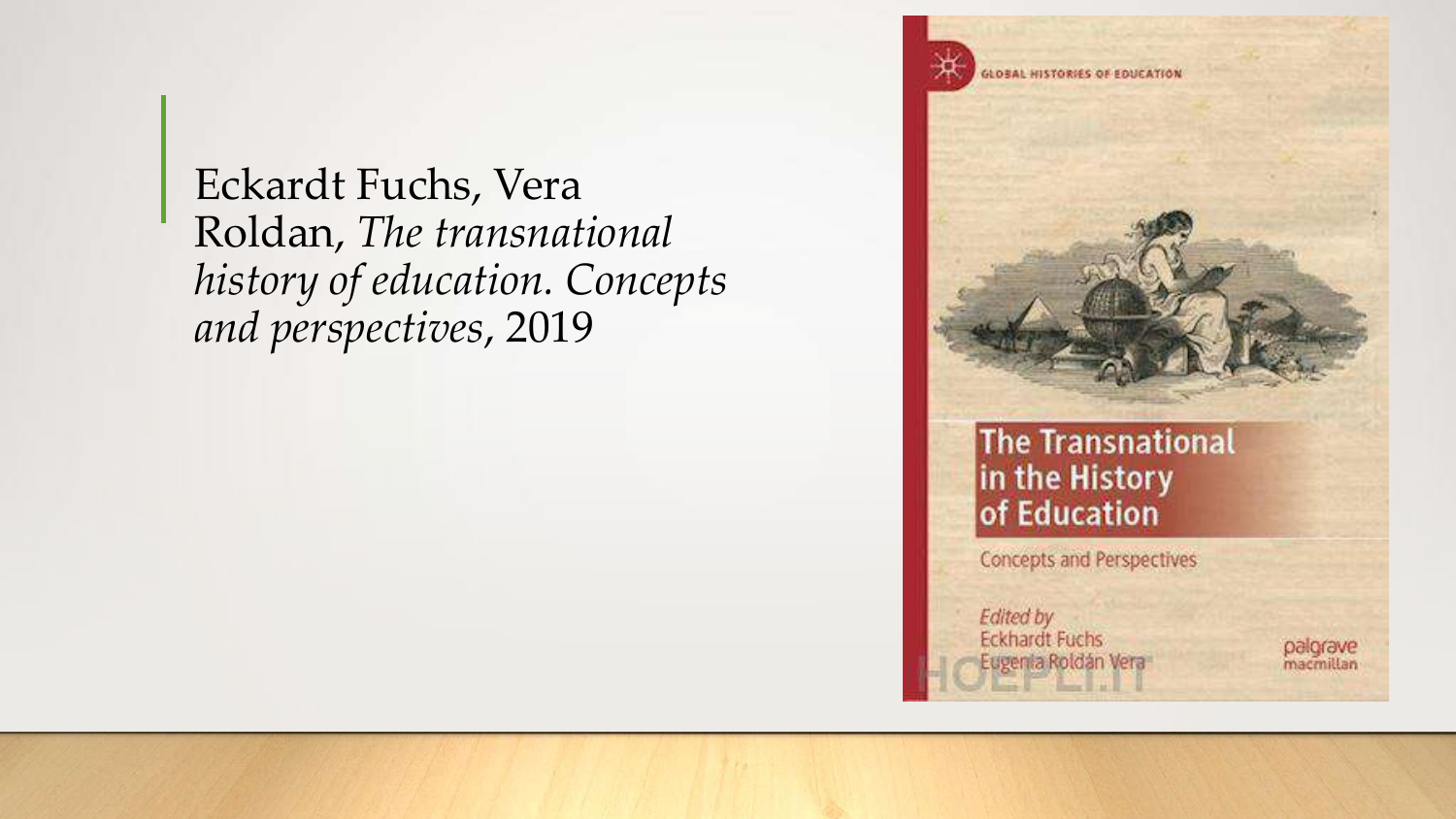Dorena Caroli, *Day nurseries and childcare in Europe*, 1800- 1939

**DAY NURSERIES AND CHILDCARE** IN EUROPE, 1800-1939

**DORENA CAROLI**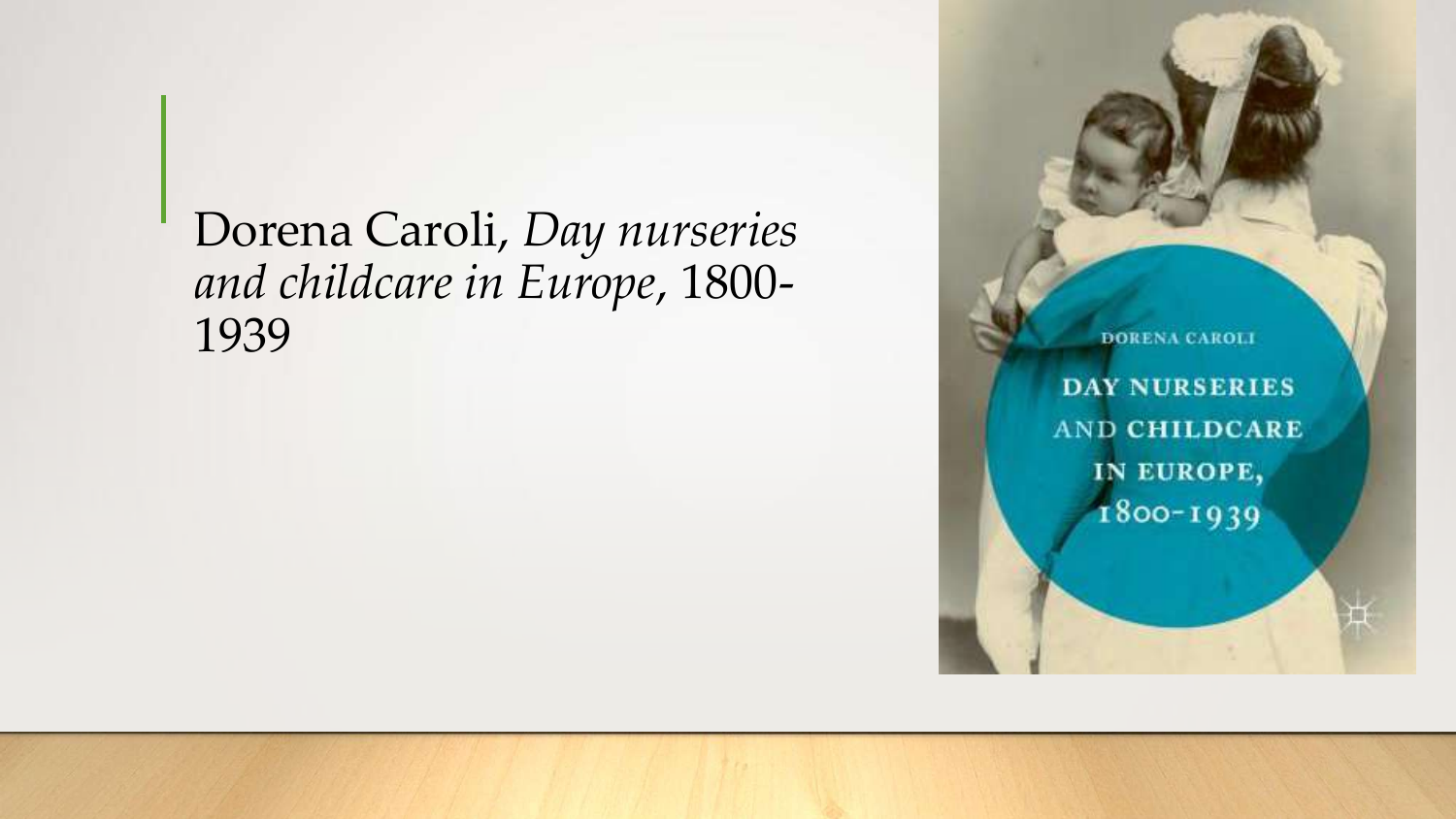Fanny Isensee, Andreas Obetdorf, David Topper, *Transatlantic encounters in history of education. Translations and trajectories froma a German-American Perspective*



## TRANSATLANTIC **ENCOUNTERS IN HISTORY** OF EDUCATION

### TRANSLATIONS AND TRAJECTORIES FROM A **GERMAN-AMERICAN PERSPECTIVE**

Edited by Fanny Isensee, Andreas Oberdorf and Daniel Topper

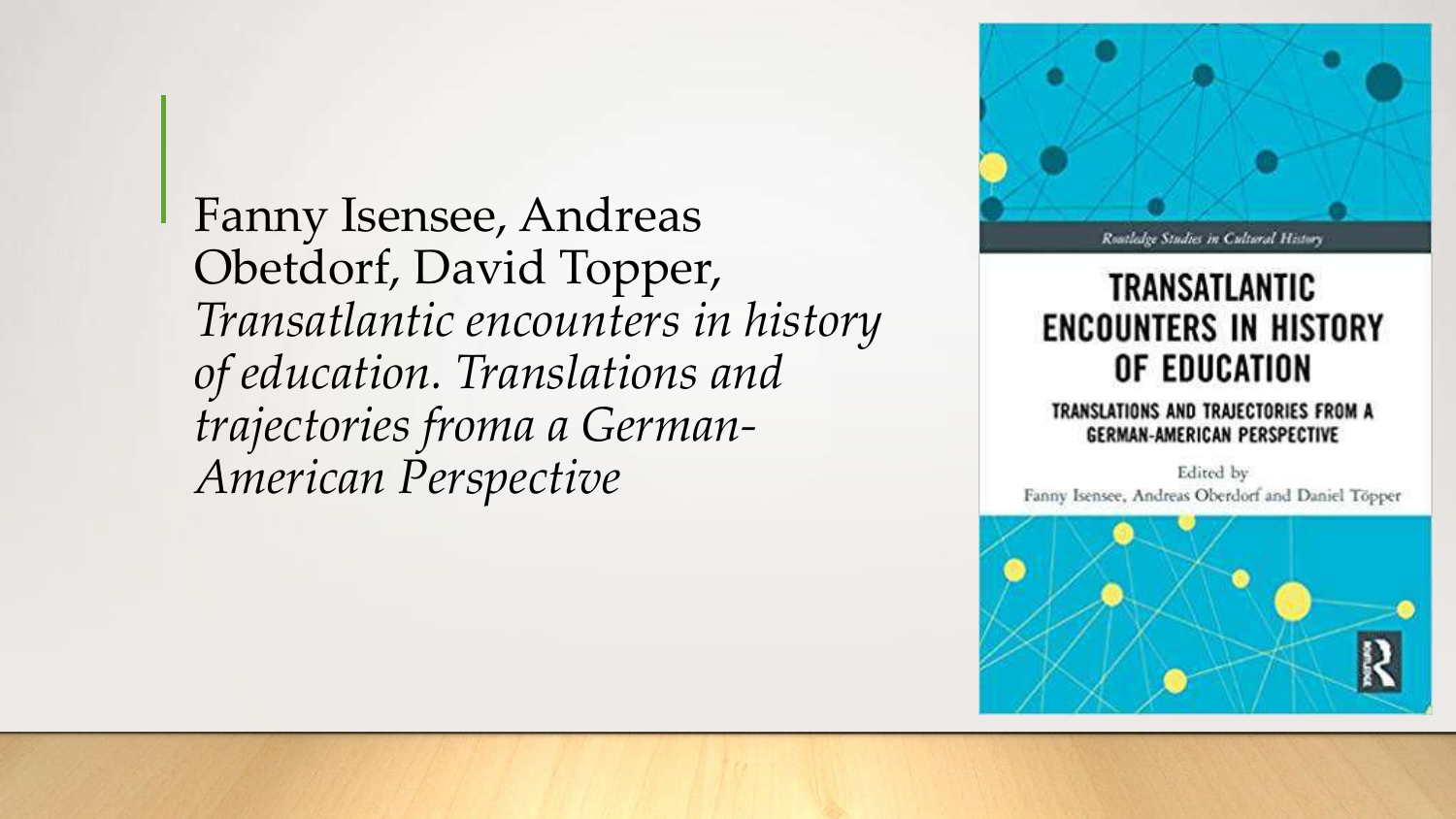Dorena Caroli, De Amicis in Russia. La ricezione nel sistema scolastico e sovietico, 2020



### De Amicis in Russia

La ricezione nel sistema scolastico zarista e sovietico

Dorena Caroli



Carocci editore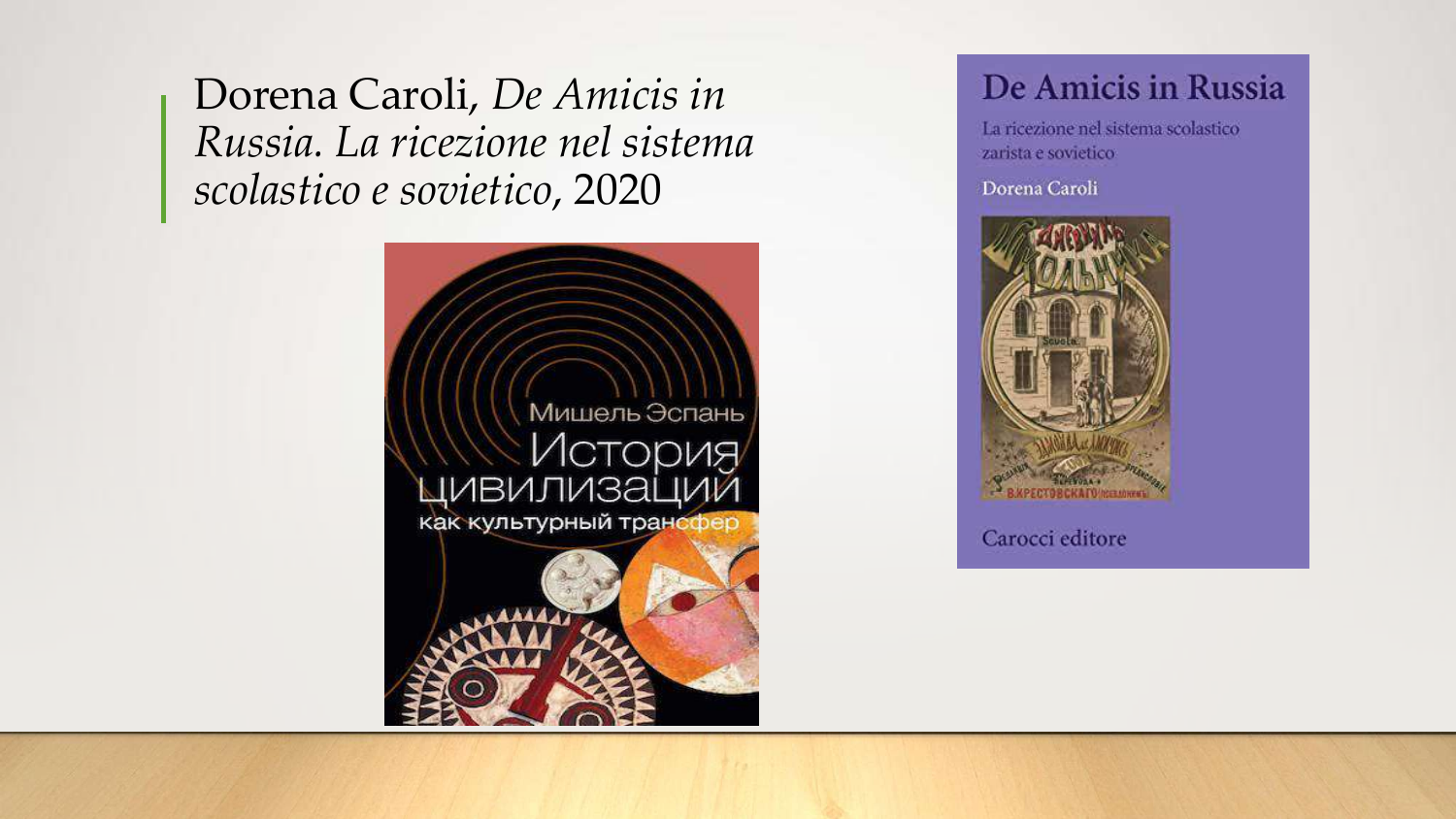## Poul Duhedal, *The History of Unesco. Global Actions and Impacts, 2016*

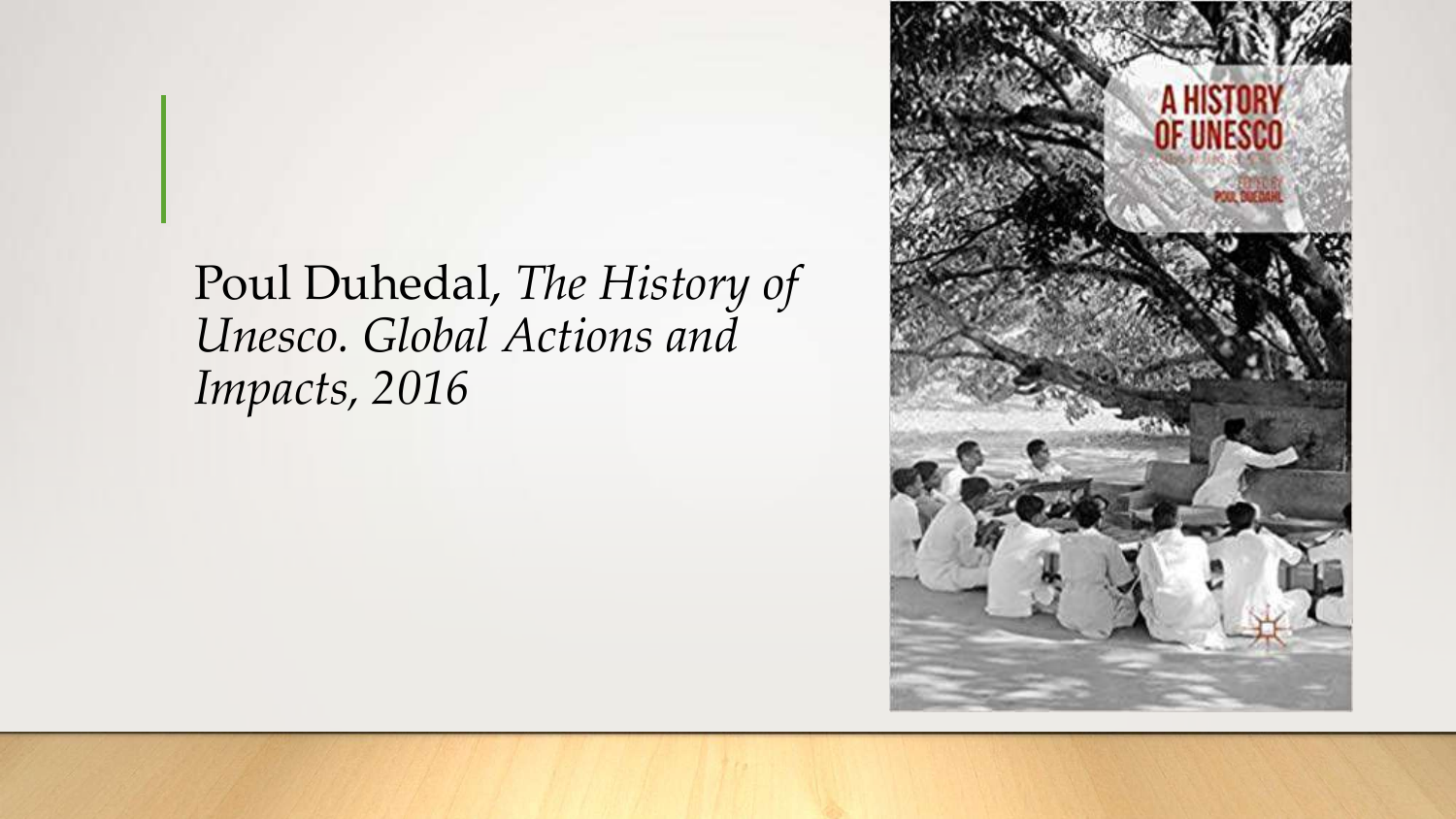### Patrizio Bianchi, итальянский Министр образования Patrizio Bianchi



### Da Wikipedia, l'enciclopedia libera.

Patrizio Bianchi (Copparo, 28 maggio 1952) è un economista e accademico italiano. Dal 13 febbraio 2021 è Ministro dell'istruzione nel governo Draghi.



#### Biografia [modifica | modifica wikitesto]

Dopo aver conseguito, nel maggio 1976, la laurea in scienze politiche con lode all'Università di Bologna sotto la guida di Romano Prodi, si è specializzato in economia e politica industriale alla London School of Economics and Political Science con il professor Basil Yamey. In questo periodo ha operato presso la Price Commission britannica, seguendo un'inchiesta sul controllo dei prezzi nel settore del cemento, argomento a cui dedicherà il suo primo saggio, pubblicato nel 1980 da Il Mulino.

Patrizio Bianchi



Ministro dell'istruzione In carica Inizio mandato 13 febbraio 2021 Presidente Mario Draghi Predecessore Lucia Azzolina

Rettore dell'Università di Ferrara Durata mandato 2004 -